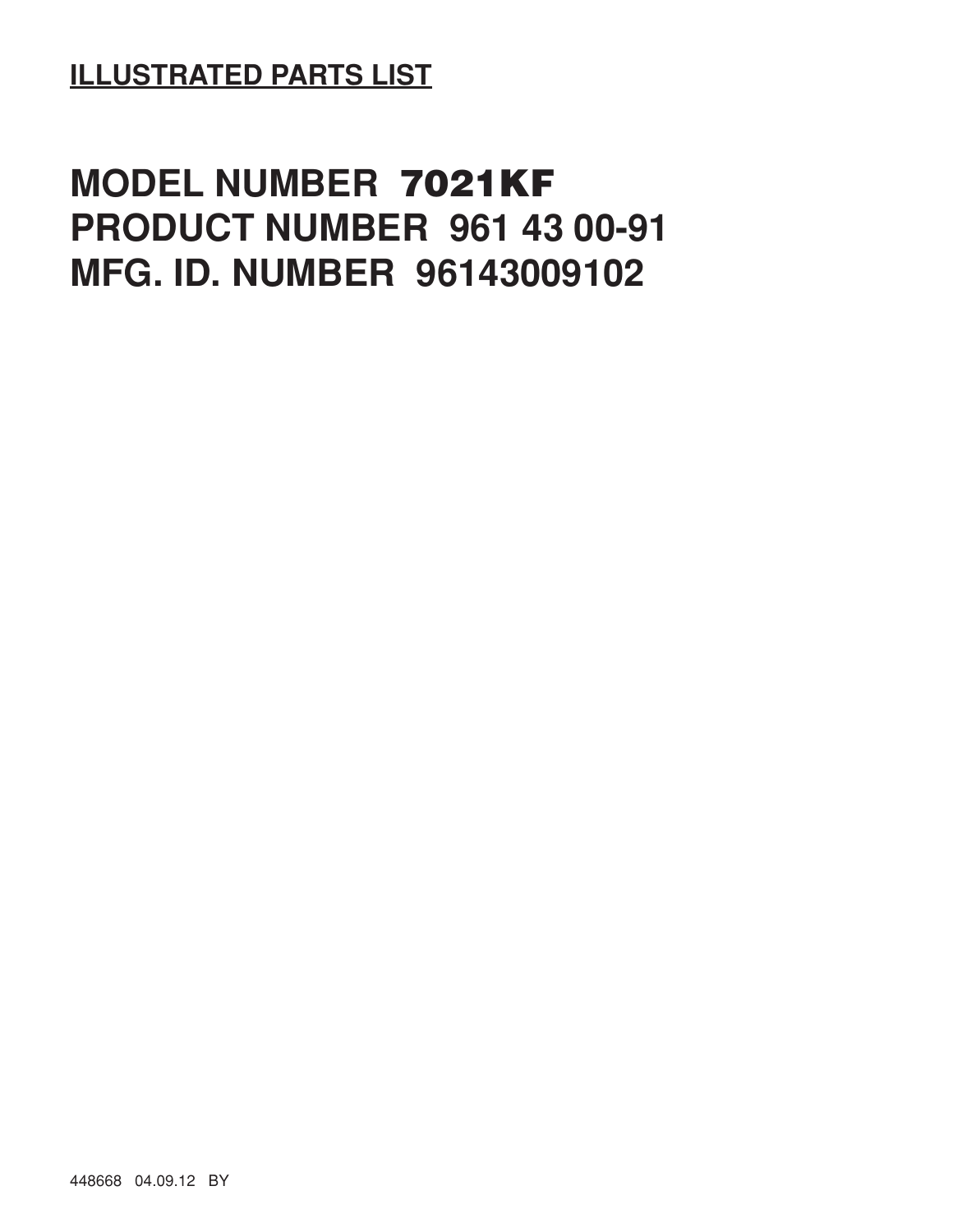

HUSQVARNA ROTARY LAWN MOWER - - MODEL NO. 7021 KF (96143009102) PRODUCT NO. 961 43 00-91 **HUSQVARNA ROTARY LAWN MOWER - - MODEL NO. 7021KF (96143009102) PRODUCT NO. 961 43 00-91**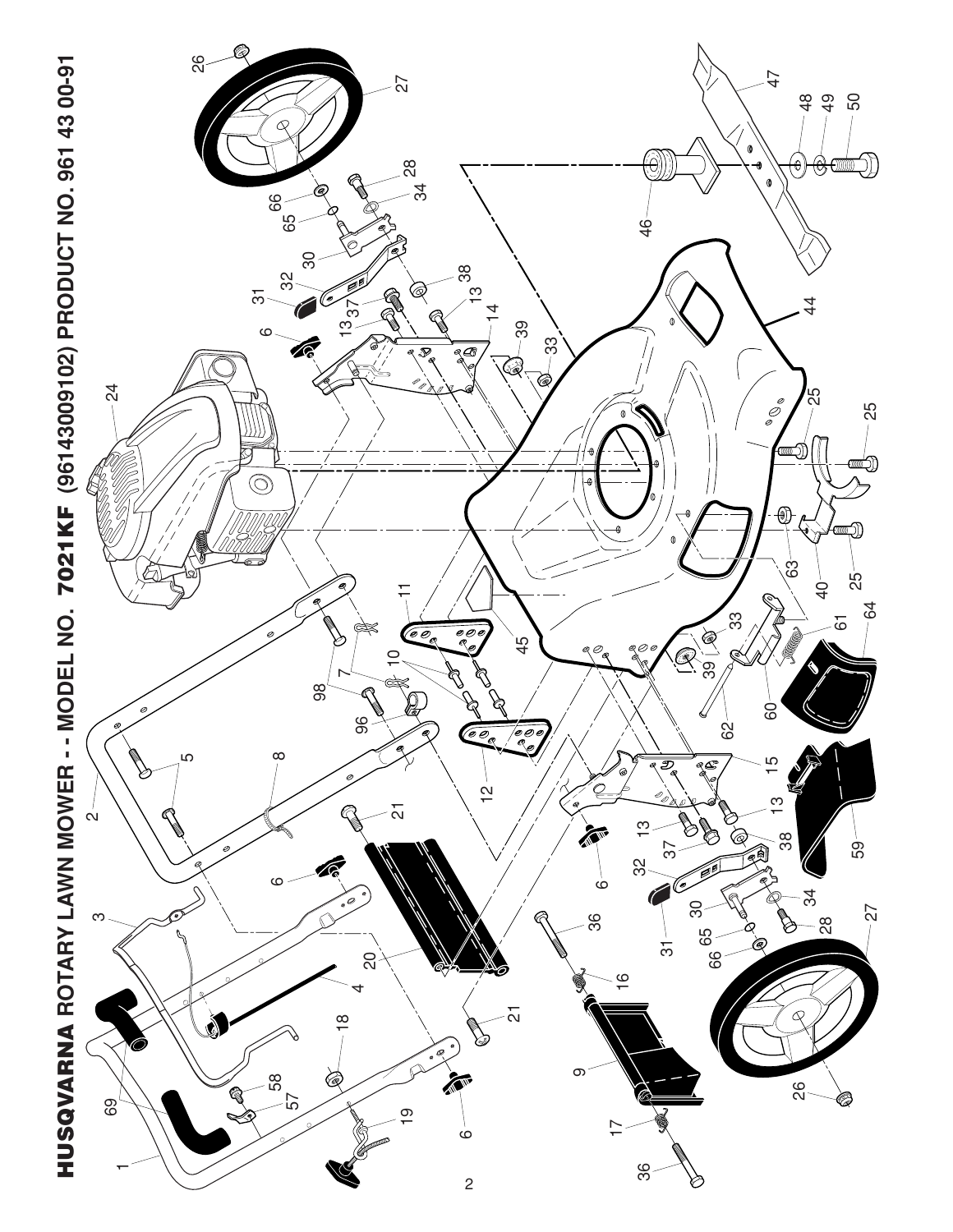| DESCRIPTION           | Nut, Hex 5/16-18<br>Selector Spring                    | Washer, Curved, Cyindrical | Bolt                      | $5/16 - 18 \times 3/4$<br>Thread Cutting Screw w/Sems | Spacer                             | Nut, Hex, Flangelock 5/16-18 | Belt Keeper          | Kit, Lawn Mower Housing | (Includes Key Numbers 10, 11, 12 and 45)          | Danger Decal        | Blade Adapter / Pulley   | Blade, 21"                  | Hardened Washer               | Helical Washer                | $\infty$<br>Grade<br>Head Machine Screw 3/8-24 x 1-3/8 | Jpstop Bracket                | Screw #10-16 x 5/8       | Discharge Deflector       | Hinge Bracket                                                                | Spring                        | Hinge Rod                               | <b>Vut, Hex</b>                               | Mulcher Door                   | O-Ring                                                     | Washer, Flat 1/2             | Grip, Foam                                                                  | Clip, Cable                 | Bolt, Carriage                         | Decal, Warning (not shown) | Operator's Manual, English / French |
|-----------------------|--------------------------------------------------------|----------------------------|---------------------------|-------------------------------------------------------|------------------------------------|------------------------------|----------------------|-------------------------|---------------------------------------------------|---------------------|--------------------------|-----------------------------|-------------------------------|-------------------------------|--------------------------------------------------------|-------------------------------|--------------------------|---------------------------|------------------------------------------------------------------------------|-------------------------------|-----------------------------------------|-----------------------------------------------|--------------------------------|------------------------------------------------------------|------------------------------|-----------------------------------------------------------------------------|-----------------------------|----------------------------------------|----------------------------|-------------------------------------|
| PART<br>$\frac{1}{2}$ | 98-89<br>873 80 05-00<br>532 40                        | 4016-30                    | 1841-93<br>$380 + 87$     | 7805-12                                               | 40 16-29                           | 53-77<br>$\frac{5}{1}$       | 4257-11              | 78-07<br>$\overline{4}$ |                                                   | 40 47-63            | 42 12-48                 | $67 - 12$<br>$\overline{Q}$ | 85 10-74                      | 02-63<br>85                   | $10 - 84$<br>85                                        | 00-34<br>$\frac{3}{4}$        | 88-48<br>$\overline{17}$ | 55-82<br>$\frac{8}{1}$    | 57-35<br>$\overline{1}$<br>្ត<br>ខ្លួន ខ្លួន ខ្លួន ខ្លួ<br>ឆ្នួន ខ្លួន ខ្លួន | 30-00<br>$\frac{1}{2}$        | 56-50<br>$\overline{1}$                 | 04-00<br>87380                                | 55-76<br>$\frac{8}{1}$         | 1974-80                                                    | 83-48<br>$\frac{8}{2}$       | $27 - 48$<br>$\frac{8}{1}$<br>ល ល ល ល ល ល<br>យ ល ល ល ល ល ល<br>ហ ហ ហ ហ ហ ហ ហ | 1979-91                     | 05-05<br>25                            | 47-64<br>$\overline{40}$   | 68-39<br>$\frac{4}{4}$<br>532       |
| KEY<br>NO.            | ွာ<br>လ္က                                              | 34                         | 36                        | 57                                                    | 38                                 | 39                           | $\overline{4}$       | $\frac{4}{4}$           |                                                   | 45                  | $\frac{4}{6}$            | 47                          | $\frac{8}{4}$                 | $\frac{9}{4}$                 | 50                                                     | 57<br>58                      |                          | 59                        | 60                                                                           | $\overline{6}$                | 89                                      | 63                                            | $\mathcal{Q}$                  | 65                                                         | 89                           | 69                                                                          | 96                          | 88                                     |                            |                                     |
| <b>DESCRIPTION</b>    | irip)<br>Upper Handle (Includes Foam G<br>Lower Handle | Control Bar                | Engine Zone Control Cable | Handle Bolt                                           | Handle Knob                        | Hairpin Cotter               | Wire Tie             | Rear Door Assembly      | Pop Rivet                                         | Support Bracket, LH | Support Bracket, RH      | Screw 1/4-20 x 5/8          | Handle Bracket Assembly, LH   | Handle Bracket Assembly, RH   | Spring, Rear Door, LH                                  | Spring, Rear Door, RH         | Keps Locknut 1/4-20      | Rope Guide                | Rear Skirt                                                                   | Screw, Hinge 1/4-20 x 1/2     | Engine, Kohler, Model Number XT800-2013 | ment parts<br>(For engine service and replace | call Kohler at 1-800-544-2444) | $3/8 - 16 \times 1 - 1/8$<br>Hex Head Thread Rolling Screw | Hex Flange Nut               | ้ง<br>Wheel & Tire Assembly, Rear, 1                                        | Shoulder Bolt 5/16-18 x .33 | Axle Arm Assembly, Rear                | Selector Knob              |                                     |
| PART<br>$\frac{1}{2}$ | 62-96<br>47-26<br>$\frac{8}{10}$<br>43                 | $68 - 12$<br>$\frac{2}{3}$ | 50-54<br>$\frac{3}{4}$    | $15 - 74$<br>$\frac{1}{2}$<br>532                     | $50 - 19$<br>$\overline{4}$<br>532 | $17 - 93$<br>80<br>532       | 64-26<br>$8^{\circ}$ | 69-85<br>$\overline{Q}$ | 84-15<br>05-40<br>$\frac{\mathsf{C}}{\mathsf{L}}$ | $\frac{1}{4}$       | $05 - 42$<br>$rac{1}{4}$ | $04 - 10$<br>80             | 45-50<br>$\frac{3}{4}$<br>532 | 45-49<br>$\frac{3}{4}$<br>532 | 4054-17<br>532                                         | 54-18<br>$\frac{4}{5}$<br>532 | 20-04<br>ဗ္<br>532       | 47-88<br><u>စု</u><br>532 | 41 31-59<br>532                                                              | 86-52<br>$\frac{8}{2}$<br>532 |                                         |                                               |                                |                                                            | 532 15 04-06<br>532 40 91-49 | 580 33 46-01                                                                | 16-38                       | 41 31-41<br>532 40<br>532 41<br>532 70 | $10 - 37$                  |                                     |
| KEY<br>NO.            | 1294567890712712772                                    |                            |                           |                                                       |                                    |                              |                      |                         |                                                   |                     |                          |                             |                               |                               |                                                        |                               |                          | $\frac{6}{1}$             | SO                                                                           | $\overline{\Omega}$           | $\frac{5}{4}$                           |                                               |                                |                                                            |                              | 5<br>202025                                                                 |                             |                                        |                            |                                     |

**HUSQVARNA ROTARY LAWN MOWER - - MODEL NO. 7021KF (96143009102) PRODUCT NO. 961 43 00-91**

HUSQVARNA ROTARY LAWN MOWER -- MODEL NO. 7021KF (96143009102) PRODUCT NO. 961 43 00-91

NOTE: All component dimensions given in U.S. inches. 1 inch = 25.4 mm. IMPORTANT: Use only Original Equipment Manufacturer (O.E.M.) replacement parts.<br>Failure to do so could be hazardous, damage your lawn mower and void yo **NOTE:** All component dimensions given in U.S. inches. 1 inch = 25.4 mm. **IMPORTANT:** Use only Original Equipment Manufacturer (O.E.M.) replacement parts. Failure to do so could be hazardous, damage your lawn mower and void your warranty.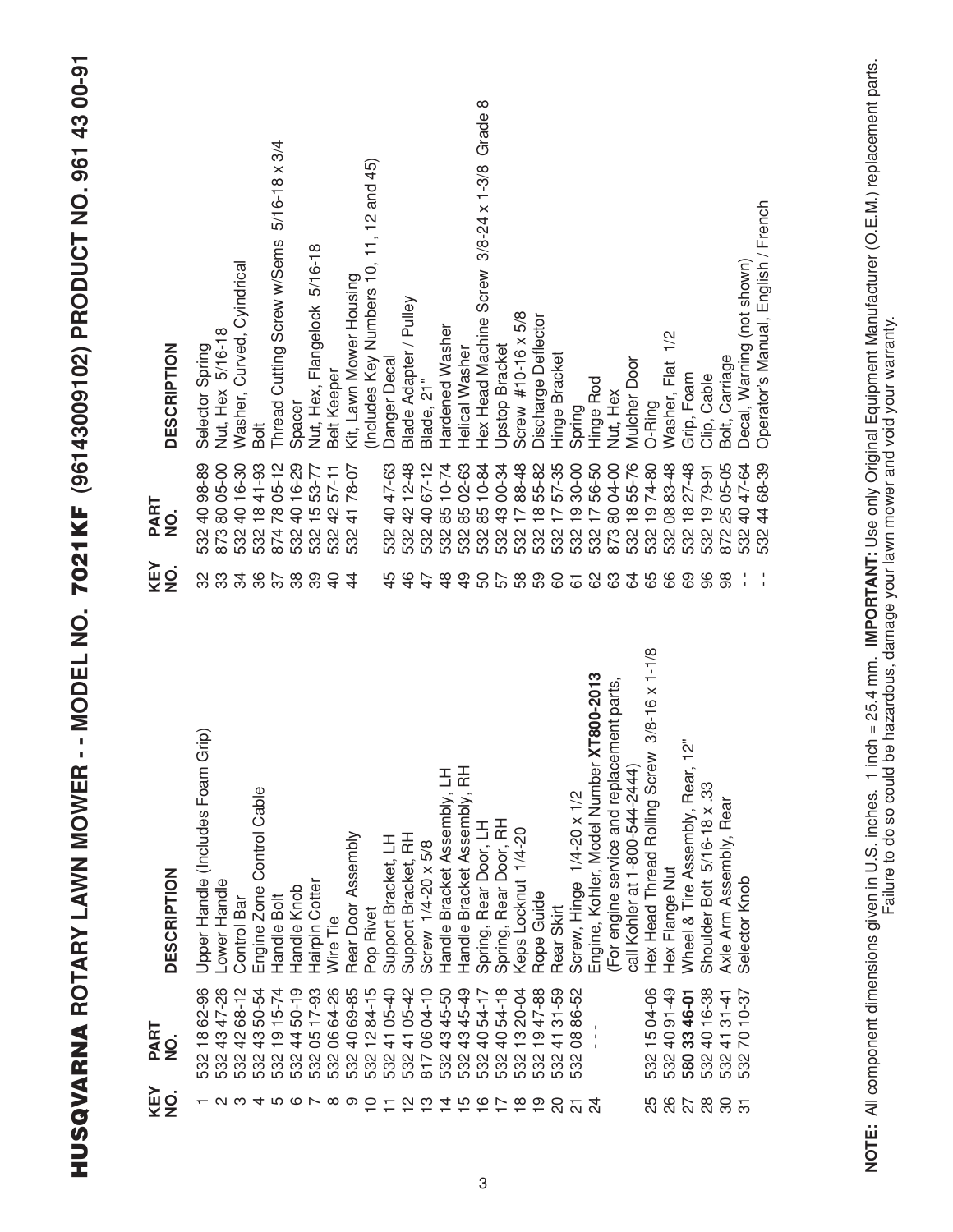